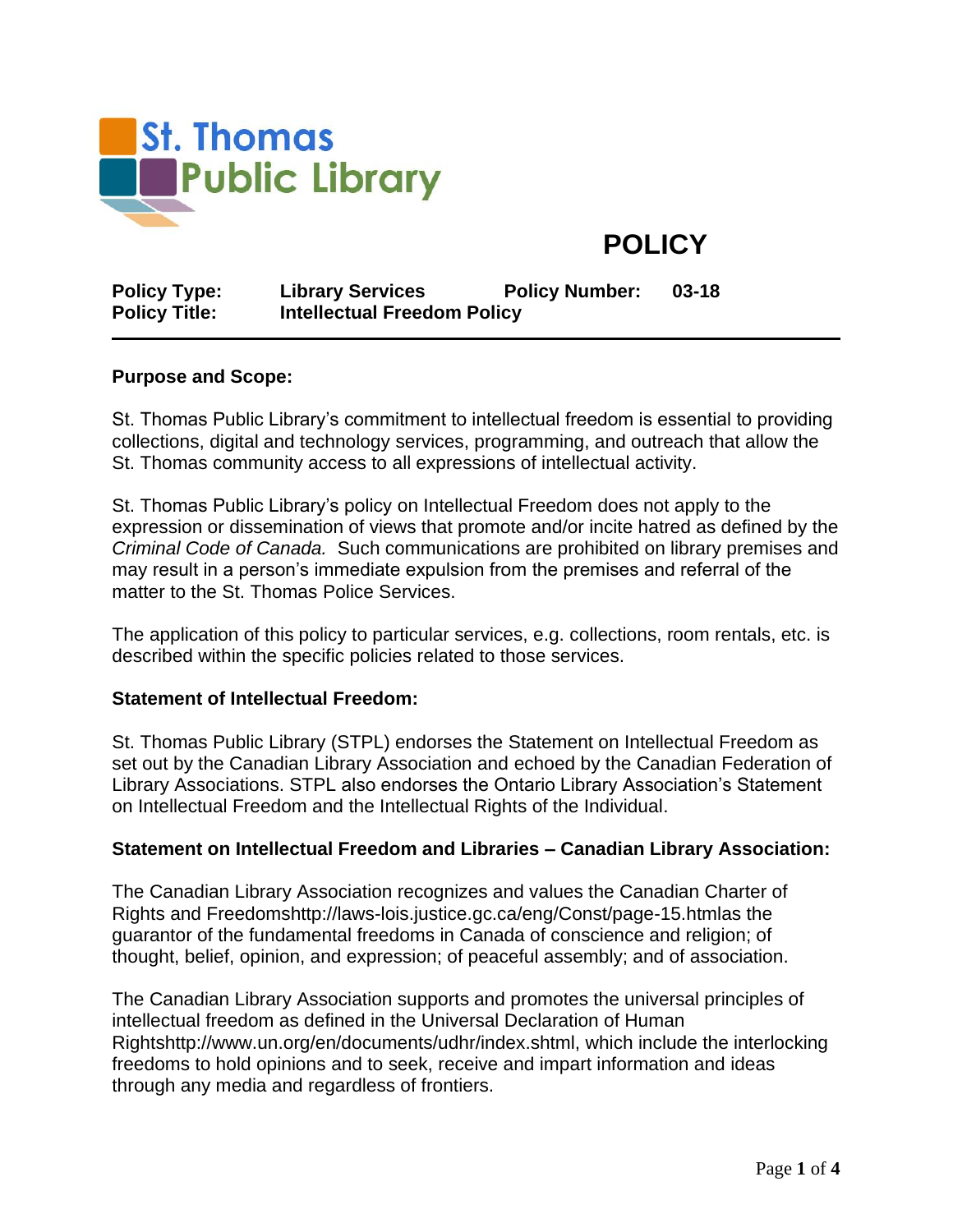In accordance with these principles, the Canadian Library Association affirms that all persons in Canada have a fundamental right, subject only to the Constitution and the law, to have access to the full range of knowledge, imagination, ideas, and opinion, and to express their thoughts publicly. Only the courts may abridge free expression rights in Canada.

The Canadian Library Association affirms further that libraries have a core responsibility to support, defend and promote the universal principles of intellectual freedom and privacy.

The Canadian Library Association holds that libraries are a key institution in Canada for rendering expressive content accessible and affordable to all. Libraries are essential gateways for all persons living in Canada to advance themselves through literacy, lifelong learning, social engagement, and cultural enrichment.

Libraries have a core responsibility to safeguard and facilitate access to constitutionally protected expressions of knowledge, imagination, ideas, and opinion, including those which some individuals and groups consider unconventional, unpopular, or unacceptable. To this end, in accordance with their mandates and professional values and standards, libraries provide, defend and promote equitable access to the widest possible variety of expressive content and resist calls for censorship and the adoption of systems that deny or restrict access to resources.

Libraries have a core responsibility to safeguard and foster free expression and the right to safe and welcoming places and conditions. To this end, libraries make available their public spaces and services to individuals and groups without discrimination.

Libraries have a core responsibility to safeguard and defend privacy in the individual's pursuit of expressive content. To this end, libraries protect the identities and activities of library users except when required by the courts to cede them.

Furthermore, in accordance with established library policies, procedures and due process, libraries resist efforts to limit the exercise of these responsibilities while recognizing the right of criticism by individuals and groups

Library employees, volunteers, and employers as well as library governing entities have a core responsibility to uphold the principles of intellectual freedom in the performance of their respective library roles.

Approved by Executive Council ~ June 27, 1974

.

Amended November 17, 1983; November 18, 1985; and September 27, 2015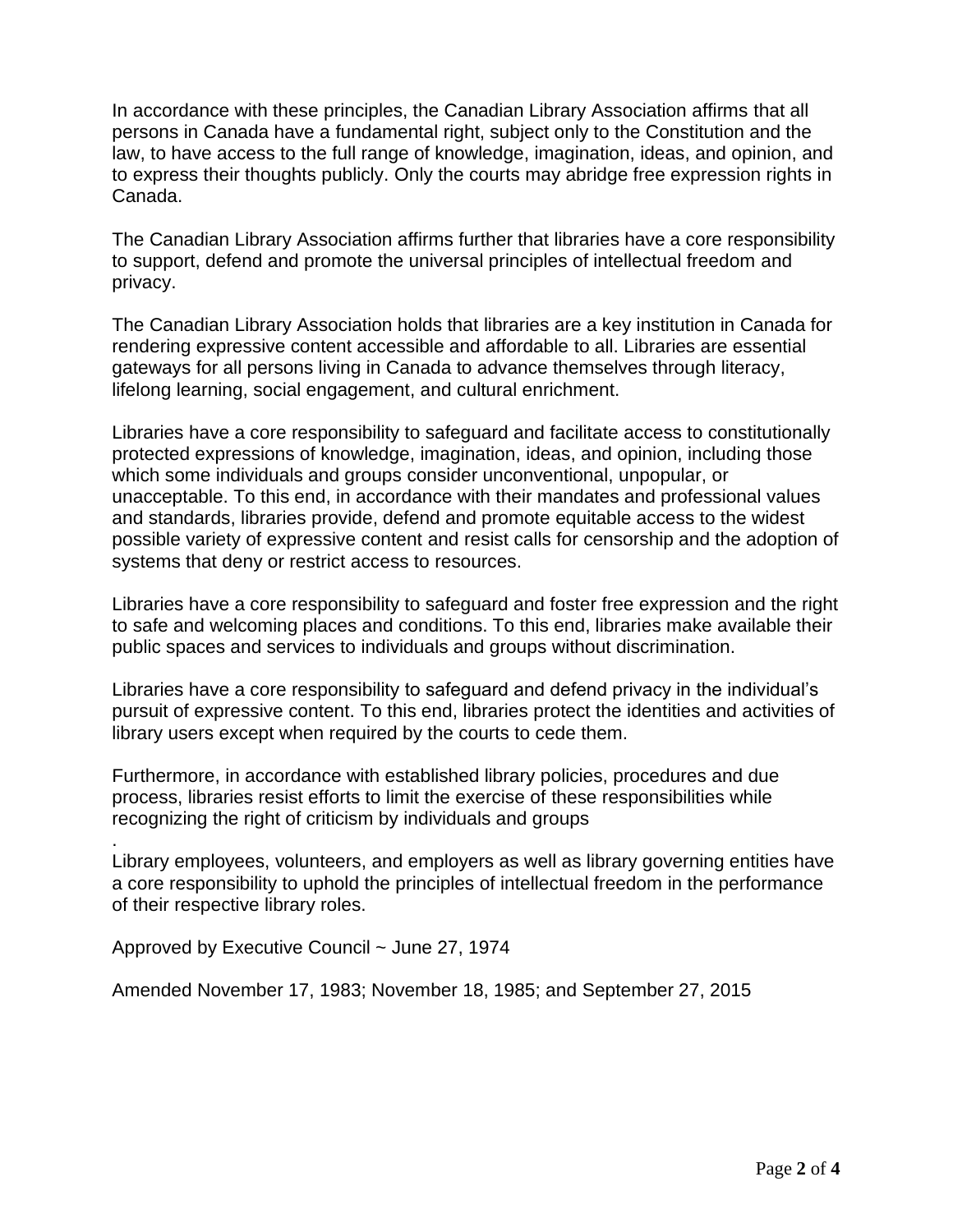## **Statement on Intellectual Freedom and the Intellectual Rights of the Individual – Ontario Library Association:**

## **Introduction**

The Ontario Library Association and its divisions are committed to the fundamental rights of intellectual freedom, the freedom to read and freedom of the press, as embodied in the Canadian Charter of Rights and Freedoms.

Ontario Libraries have the important responsibility to facilitate expressions of knowledge, creativity, ideas, and opinion, even when viewed as unconventional or unpopular.

The Ontario Library Association declares its acceptance of the following principles for libraries:

1.Equitable access to library service to the public is based upon the right of the citizen, under the protection of the law, to judge individually on questions of politics, religion, and morality.

2.Intellectual freedom requires freedom to critically examine and create other ideas, opinions, views, and philosophy of life, other than those currently approved by the local community or by society in general and including those ideas and interpretations which may be unconventional, uncommon or unpopular.

3.The free traffic in ideas and opinions is essential to the health and growth of a free society and that the freedom to read, listen, view, and create is fundamental to such free traffic.

4.Library governance ensures that the principles of intellectual freedom and expression of thought are upheld.

## **Library Service, Collections and Resources:**

5.It is the responsibility of libraries to maintain the right of intellectual freedom and to implement it consistently in the selection of books, periodicals, films, recordings, and other materials including the provision of access to electronic sources of information and access to the internet. Materials are not excluded from library collections based on race, place of birth, origin, ethnic origin, ethnicity, citizenship, age, creed, disability, family structure, sex, and sexual orientation.

6.It is part of the library's service to its public to resist any attempt by any individual or group within the community it serves to abrogate, censor or curtail access to information, the freedom to read, view, listen or participate by demanding the removal of, or restrictions to library information sources in any format.